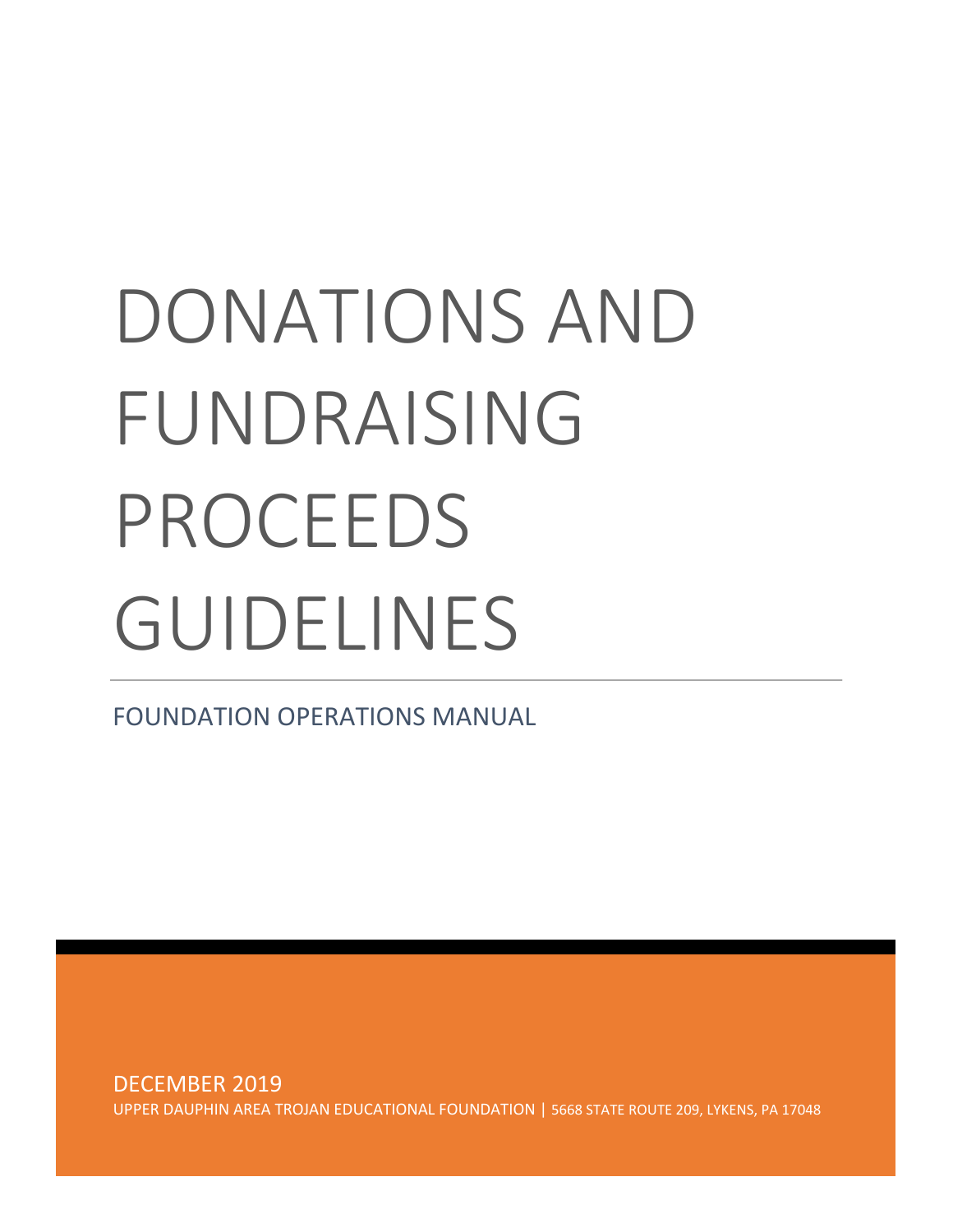### **INTRODUCTION**

The Upper Dauphin Area Trojan Educational Foundation was developed in 2015 for the purpose of developing, promoting and financing education programs, activities and projects for the Upper Dauphin Area School District, Lykens, PA for the advancement of academics, the arts and athletics. To fulfill that purpose, the Board of Directors has developed a set of guidelines that will be used to provide direction for managing general and earmarked donations made to the Trojan Educational Foundation as well as the proceeds of fundraising efforts.

#### **SUPERSESSION**

These guidelines supersede and replace all prior guidelines, rules and agreements related to donations and fundraising proceeds made to the Upper Dauphin Area Trojan Educational Foundation ("Foundation"). However, this document will not affect any funds already distributed or in the process of being distributed by the Foundation.

#### **CORE FOCUS AREAS**

The Foundation has set the following core focus areas to guide its efforts:

- 1. Enabling Academic Innovation and Improved Instruction Programs and activities that enhance the ability for teachers and students to use state of the art, groundbreaking, creative or leading practice strategies and techniques to enhance learning and deliver curricula.
- 2. Enhancing the Student Experience Programs and activities that improve the experience of students while they attend Upper Dauphin Area including initiatives that expand current offerings, meet needs of students that are not currently being met and/or enhance the number, type, operation or effectiveness of extracurricular programs across the district.
- 3. Modernizing Extracurricular Facilities Programs and activities that allow for the physical improvement of facilities used for athletic, music, artistic and other extracurricular programs across the district.

These Core Focus Areas will be used to guide donations made to the Foundation.

## **GENERAL DONATIONS AND FUNDRAISING PROCEEDS**

#### **Definition**

Any donation to the Foundation, or net fundraising proceeds of the Foundation, are considered 'general' unless they are otherwise earmarked by the Foundation Board of Directors prior to the donation or fundraising effort.

#### **Timeline**

General donations may be made to the Foundation at any point during the year.

#### **Distribution Breakdown and Usage**

General donations and net fundraising proceeds will be distributed as follows to the various activities of the Foundation: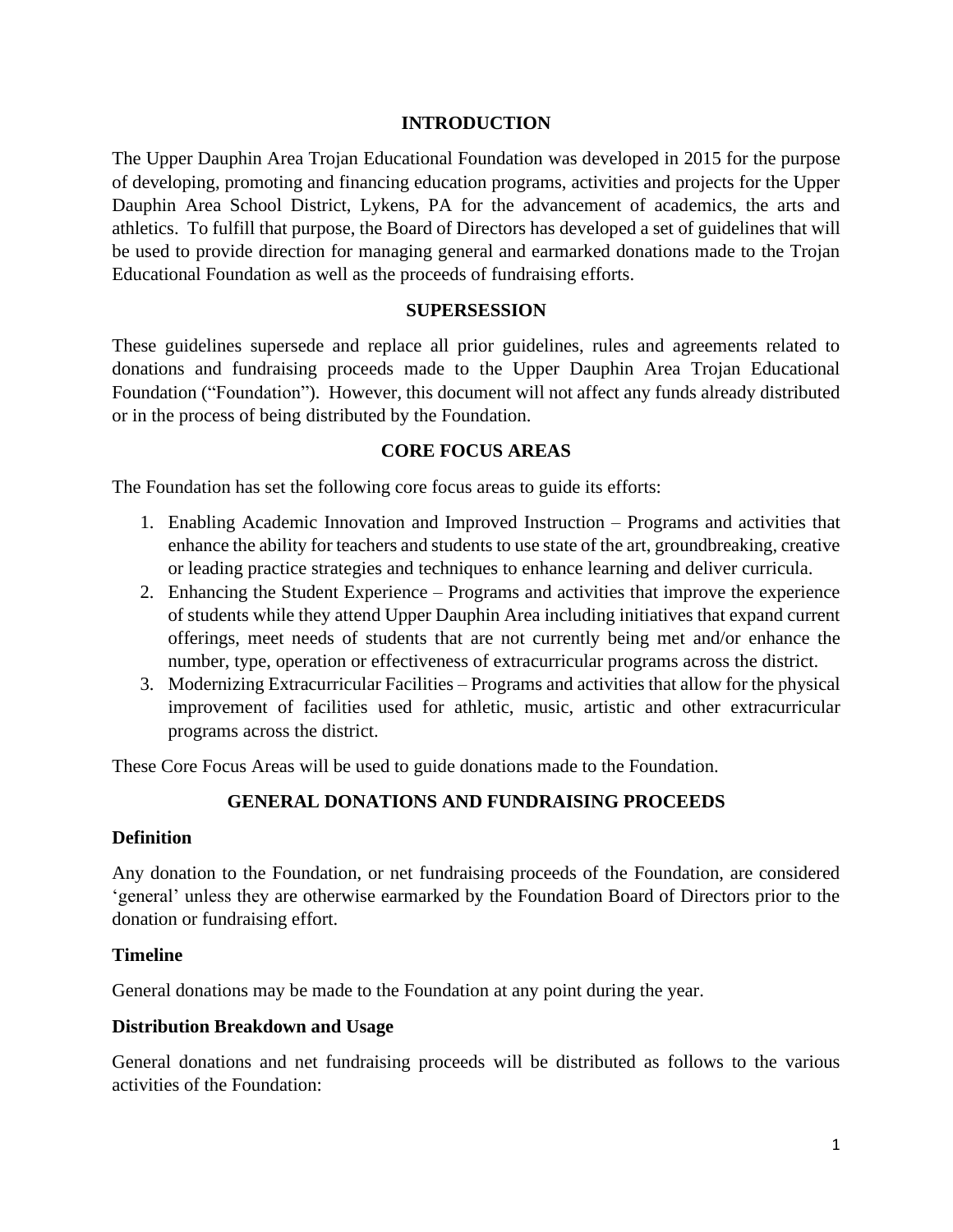- Grant Programs: 90%
- Alumni Recognition Programs: 6%
- General Administration and Fundraising Costs: 4%

Once distributed to these programs, the funds will be used based on separate guidelines approved by the Foundation Board of Directors to administer those specific programs. Transfers between program areas may be approved by two-thirds majority of the Foundation Board of Directors.

## **EARMARKED DONATIONS AND FUNDRAISING PROCEEDS**

# **Definition**

An earmarked donation is one made for a specific quantifiable purpose.

An earmarked fundraising activity is one that takes place to raise funds for a specific quantifiable purpose.

## **Approved Purposes**

Any earmarked donation or fundraising activity must be for a specific quantifiable purpose that is approved by the Foundation Board of Directors prior to acceptance of the donation or commencement of activities related to the fundraising effort. The specific purpose must meet the Foundation purpose, and the core focus areas contained herein. The Foundation Board of Directors reserves the right to reject any donation, or withhold permission for any fundraising activity, that does not meet the Foundation's purpose or meet its current core focus areas. The Foundation Board of Directors also reserves the right to obtain approval from the Upper Dauphin Area School District Board of School Directors for certain activities prior to accepting a donation or allowing a fundraising activity. No donation or fundraising activity will be allowed that violates the law, UDASD Board Policies, UDASD Administrative Regulations, or is contrary to the mission and values of the Upper Dauphin Area School District.

It should be noted that scholarships that benefit individual students are not an approved purpose of the Foundation. Existing methods for managing and providing scholarships within the Upper Dauphin Area School District will be used for scholarship donations and sponsorships.

## **Timeline**

Earmarked donations may be made to the Foundation at any point during the year.

## **Distribution Breakdown**

Earmarked donations and fundraising proceeds will be distributed as follows to the various activities of the Foundation:

- Earmarked Purpose: 99%
- General Administration and Fundraising Costs: 1%

The earmarked distribution must be recorded within the accounts of the Foundation, and accounted for separately from general funds. Funds derived from earmarked donations or fundraising